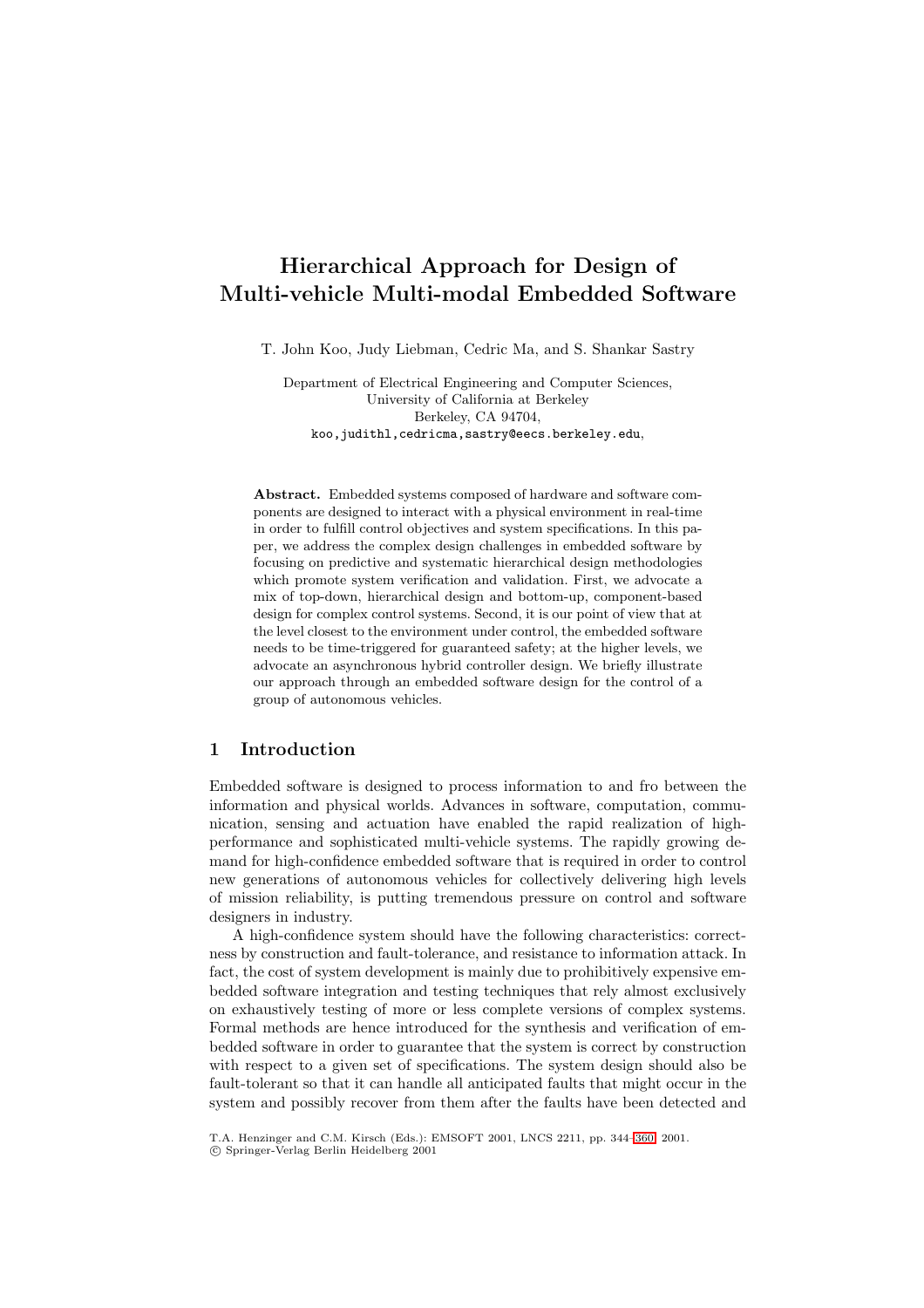identified. Furthermore, the design should also ensure that the system is not vulnerable to attack from the information world by taking into account models of attack. While this last item is important we do not address it in this paper since it would require a lengthy discussion of models of attack of embedded systems.

In this paper, we address this bottleneck by focusing on systematic hierarchical design methodologies. We briefly illustrate our approach through an embedded software design for the control of a group of autonomous vehicles. Consider that the task consists of flying a group of autonomous vehicles in a prespecified formation. We assume that each vehicle is equipped with the necessary sensing, communication, and computation capabilities in order to perform a set of predetermined tasks. The control of the multi-vehicle systems can be organized as a distributed hierarchical system. The meaning of a distributed system refers to a system comprised of several subsystems which are spatially distributed. Large-scale systems ranging from automated highway systems (AHS) [\[1\]](#page-14-0), air traffic management systems (ATMS) [\[2\]](#page-14-0), and power distribution networks are typical examples of distributed systems. However, large-scale systems are systems of very high complexity. Complexity is typically reduced by imposing a hierarchical structure on the system architecture. In a such a structure, systems of higher functionality reside at higher levels of the hierarchy and are therefore unaware of lower-level details. Acomponent-based design provides a clean way to integrate different models by hierarchical nesting of parallel and serial composition of heterogeneous components. This hierarchical composition also allows one to manage the complexity of a design by information hiding and by reusing components.

To cope with these complex design challenges, we advocate a mix of topdown, hierarchical design and bottom-up, component-based design for complex control systems. Hierarchical design begins with the choice and evaluation of an overall distributed, multi-layered system architecture; component-based design begins with the derivation of robust mathematical control laws and decisionmaking procedures.

Hybrid systems, in general, are defined as systems built from atomic discrete and continuous components by parallel and serial composition, which is arbitrarily nested. Hybrid systems refers to the distinguishing fundamental characteristics of embedded control systems, namely, the tight coupling and interaction of discrete with continuous phenomena. The coupling is inherent to embedded systems since every digital software/hardware implementation of a control design is ultimately a discrete approximation that interacts through sensors and actuators with a continuous physical environment. There has been a large and growing body of work on formal methods for hybrid systems: mathematical logics, computational models and methods, and automated reasoning tools supporting the formal specification and verification of performance requirements for hybrid systems, and the design and synthesis of control programs for hybrid systems that are provably correct with respect to formal specifications.

Depending on the level of abstraction and domain-specificity of design practice, different models of computation (MOCs) [\[6\]](#page-15-0) which govern the interaction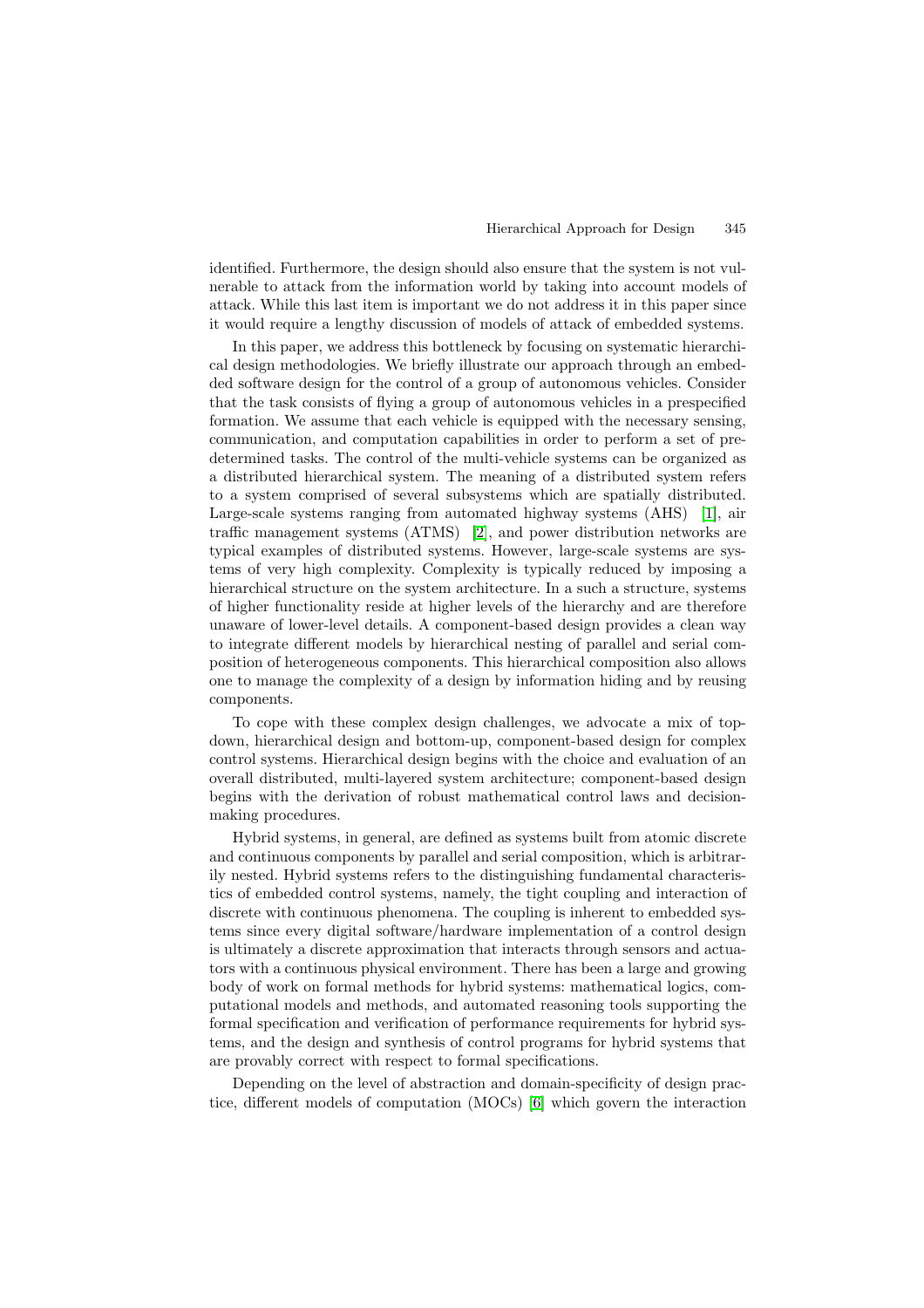among components can be chosen and mixed for composing hybrid systems. There are a rich variety of models of computation that deal with concurrency and time in different ways. As mentioned in [\[7\]](#page-15-0), MOCs such as continuous-time (CT), synchronous data flow (SDF), finite-state machine (FSM), synchronous/ reactive (SR) [\[8,9,10,11\]](#page-15-0), discrete-event (DE), and time triggered (TT) [\[13,14\]](#page-15-0) are useful for the design of embedded systems.

Hybrid systems have been used in solving synthesis and verification problems of some high-profile and safety-critical applications such as conflict resolution [\[27\]](#page-16-0) for multi-vehicle platforms, and multi-modal control [\[20\]](#page-15-0) and envelope protection [\[17\]](#page-15-0) for single vehicle platforms. In the above words, the hybrid system is a composition of CT and FSM. Any transition in system discrete states can occur only when the transition guard, which is a function of discrete/continuous states and inputs, becomes true. The continuous state in a discrete location evolves continuously according to differential equations, as long as the location's invariant remains true. Each transition is asynchronous since it can happen any time as long as the guard condition is satisfied.

Embedded systems composed of hardware and software components are designed to interact with a physical environment in real-time in order to fulfill control objectives and system specifications. In the real-time computing literature, the word *time* means that the correctness of the system depends not only on the logical result of the computation but also on the time at which the results are produced. In the implementation of control laws using digital computers, the necessary computational activities for the implementation of control laws are decomposed and translated into periodic tasks. Hence, there is a hard deadline in time for the task to meet in each period of execution. Failure in meeting the deadline may cause catastrophic consequences on the environment under control. The word real indicates that the reaction of the systems to external events must occur during their evolution. Notice that the notion of time is not an intrinsic property of a control system but it is strictly related to the environment under control. For example, the design of a real-time embedded system for flight control has to take the timing characteristics of a vehicle into consideration.

It is our point of view that at the level closest to the physical systems under control, the embedded software needs to be time-triggered for guaranteed safety. At higher levels, we advocate *asynchronous* decision-making procedures. In Section 2, a hierarchical architecture which allows modular verification will be introduced for the construction of embedded systems. Next, in Section [3,](#page-6-0) we will show the state-of-the-art in verification and synthesis of control laws and decision-making algorithms based on formal methods. Motivation and implementation of the control design in embedded software using a time-triggered framework will be presented in Section [4.](#page-9-0) Finally, we conclude our work in Section [5.](#page-14-0)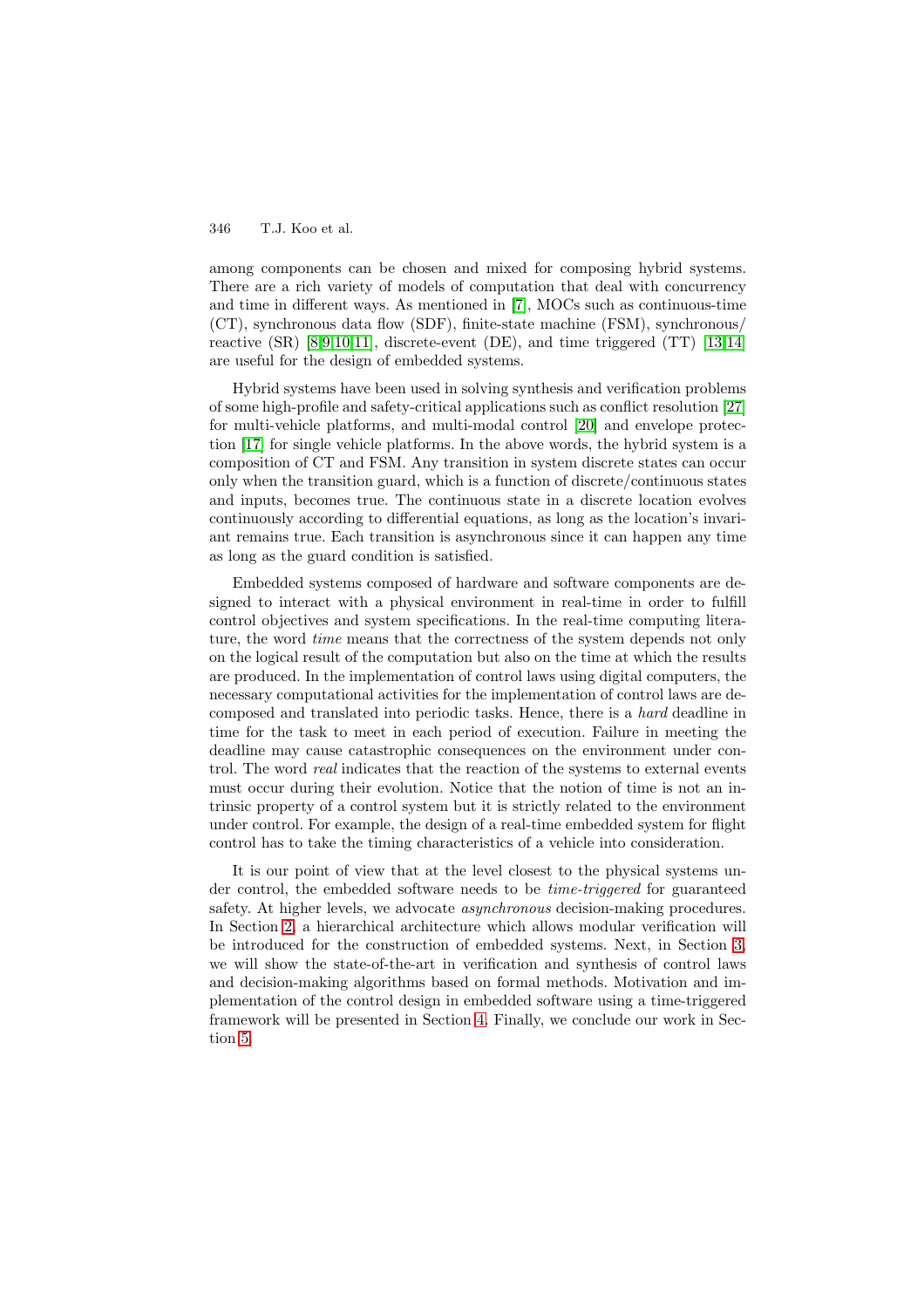## **2 Hierarchical Architecture for Multi-vehicle Multi-modal Systems**

Imposing a hierarchical structure on the system architecture has been used for solving the control problem of large-scale systems. A desired hierarchical structure should not only provide manageable complexity but also promote verification. There are several approaches to understanding a hierarchy depending on the design perspective. In particular, two distinct approaches have been shown in [\[3\]](#page-14-0) for the design and analysis of AHS [\[1\]](#page-14-0). One approach to the meaning of hierarchy is to adopt *one-world* semantics, and the other approach is referred to as multi-world semantics.

In one-world semantics for hierarchical systems, a higher-level expression is interpreted in a process called semantic flattening: the expression is first compiled into lower-level expression and then interpreted. In other words, an interpretation at each level is semantically complied into a single interpretation at the lowest-level in the imperative world. Furthermore, semantic flattening implies that checking any high-level truth-claim can be performed by an automatic procedure if there is a facility for automatically verifying the lowest-level interpretation. This approach provides a unique interpretation to system description and verification. The main drawback to one-world semantics is that higher-level syntax and truth-claims have to be reformulated if there are some changes at any of the lower levels. On the other hand, in multi-world semantics for hierarchical systems, an expression at each level is interpreted at the same level. Therefore, checking the truth-claim at that level is performed in its own declarative world. Moreover, this approach conforms with common system design practice. However, relating these separate worlds together is a nontrivial task.

To take advantage of the two approaches, a decision structure has been suggested in [\[3\]](#page-14-0) for providing connections between the multiple world of declarative semantics and the single world of imperative semantics. The construction of the structure is based on the following ideas: 1. Ideal compilation - a higher-level expression is complied into an idealized lower-level expression and then interpreted; 2. Usage of Invariants - higher-level truth-claims are conditional lowerlevel truth-claims; 3. Modal decomposition - Splitting multi-world semantics into multiple-frameworks, each dealing with identified faults, should be done if oneworld interpretation leads to falsification of higher-level claims that are true in multi-world semantics.

Ideal compilation and usage of invariants are enablers for performing formal verification of the truth-claim at each level of hierarchy. Modal decomposition suggests that the system should be modeled as a multi-modal system which has multiple modes of operation. Abstraction is a key concept for providing ways to connect disjointed worlds together. In [\[4](#page-14-0)[,5\]](#page-15-0), the notions of abstraction, or aggregation, refer to grouping the system states into equivalence classes. Depending on the cardinality of the resulting quotient space, there may be discrete or continuous abstractions. Truth-claims made at each world are then based on a consistent notion of abstraction in order to have a well-defined definition. Furthermore, at different levels of abstraction, the definitions of environment could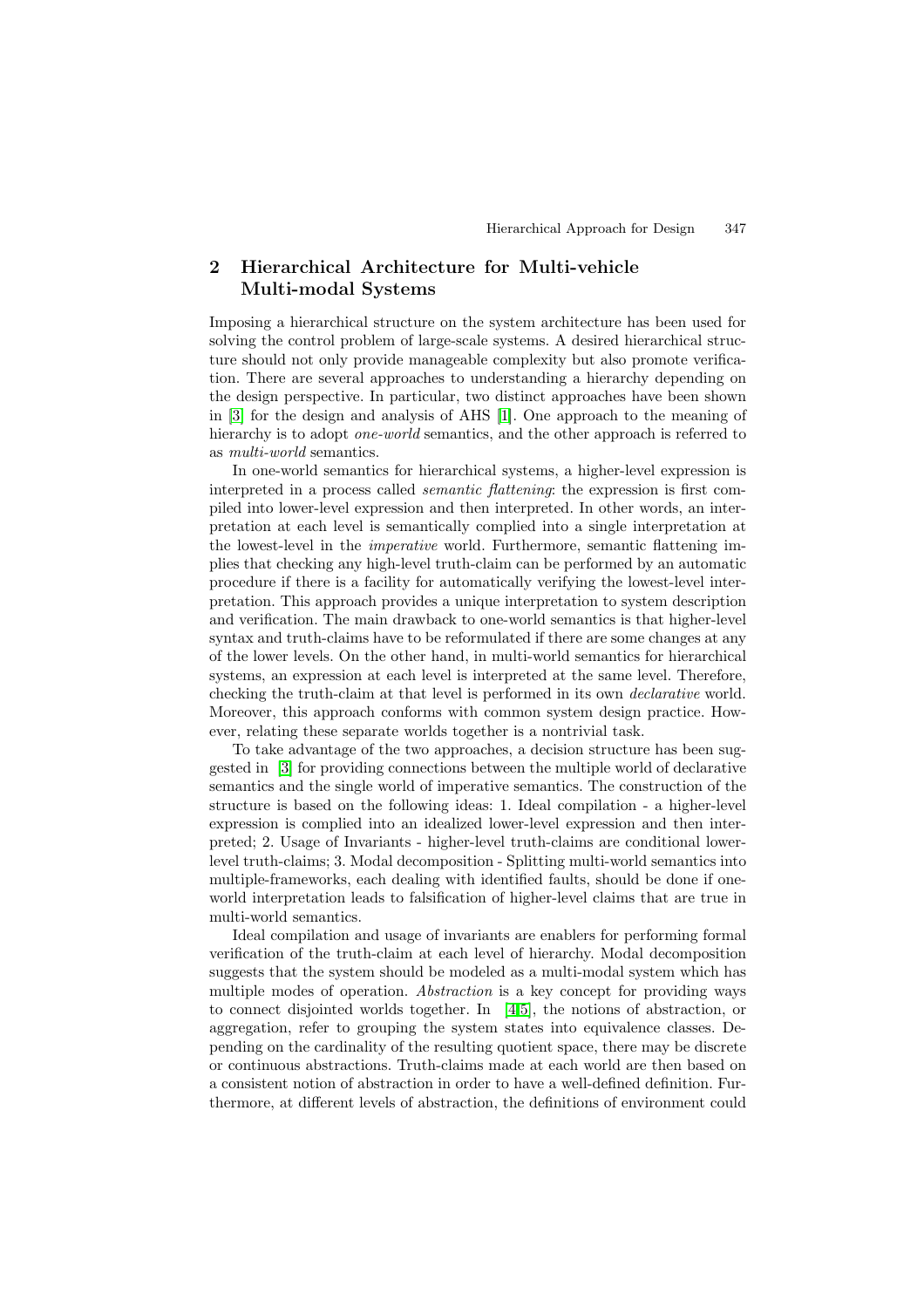also be different. In general, the environment is defined as the entities which could not be designed.

Here, we describe the construction of a hierarchical architecture which keeps the advantages of the multiple world of declarative semantics and the single world of imperative semantics. Consider the control laws and decision-making procedures as the basic components for the construction of the hierarchical system for controlling the environment. Any changes in the scenario are triggered by a fault in the lower level. Each fault, defined in each world, triggers a change in scenario. The construction is formalized by using component-based design approach.

Acomponent-based design provides a clean way to integrate different models by hierarchical nesting of parallel and serial composition of heterogeneous components. This hierarchical composition also allows one to manage the complexity of a design by information hiding and reusing components. In addition to the syntactic issues mentioned in above, for interpreting the syntax, semantic issues have to be addressed in the design. A semantics gives meaning to components and their interconnections. Acollection of semantics models which are useful for embedded software design have been codified in [\[6\]](#page-15-0) as models of computation (MOCs). Thus, in the design, the selection of a MOC governing interactions between components depends on whether its properties match the application domain.

CT models represented by differential equations are excellent for modeling physical systems. Execution in FSM, which is a strictly ordered sequence of state transitions that are not concurrent, and FSM models, are amenable to in-depth formal analysis. In DE models of computation, an event consists of a value and time stamp. There is no global clock tick in DE, but there is a globally consistent notion of time. This model has been realized in a large number of simulation environments. In TT, systems with timed events are driven by clocks, so that signals with events are repeated indefinitely with a fixed period. Time-triggered architecture (TTA) [\[13\]](#page-15-0) is a hardware architecture supporting this highly regular style of computation. The Giotto programming language [\[14\]](#page-15-0) provides a timetriggered software abstraction which, unlike the TTA, is hardware independent. It is intended for embedded software systems where periodic events dominate.

As defined in [\[7\]](#page-15-0), a model is a hierarchical aggregation of components, which are called actors. Actors encapsulate an atomic execution and provide communication interfaces to other actors. An actor can be atomic or composite. A composite actor can not only contain other actors but can also be contained by another composite actor. Hence, hierarchies can be arbitrarily nested. AMOC associated with a composite actor is implemented as a domain. Adomain defines the communication semantics and the execution order among actors. Consider the multi-modal system [\[12\]](#page-15-0) for single vehicle control depicted in Figure [1.](#page-5-0) It is constructed by hierarchically nesting parallel and serial compositions of heterogeneous components. There are two levels of hierarchy introduced. At the first level, in the CT domain, the multi-modal controller is modeled as a composite component and the vehicle dynamics is modeled as ordinary differential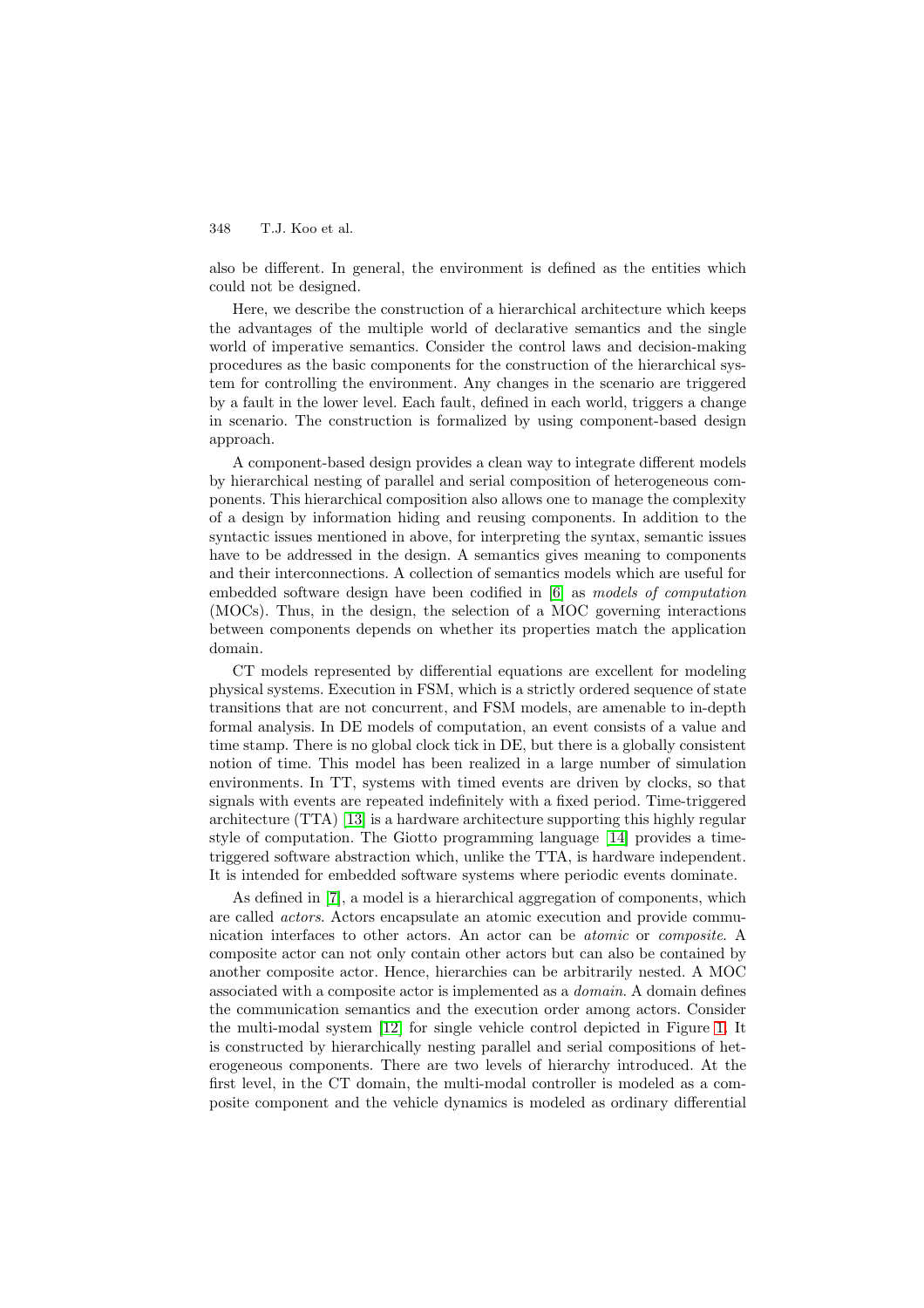<span id="page-5-0"></span>

**Fig. 1.** A multi-modal control system

equations (ODEs). The multi-modal controller is hierarchically refined by two components in the DE domain due to the asynchronous interaction between them. At the second level, the component on the top, models the mode switching logic and the other component, on the bottom, models the control switches by FSM. In each discrete state of the FSM, the component is further refined to model the continuous-time control laws. Notice that domain DE is chosen due to the asynchronous behaviors exhibited by the models. The model assumes a fault-free scenario.



**Fig. 2.** A multi-modal control system with fault handling

In order to handle anticipated faults such as failures in sensors and actuators or even changes in dynamics, the single world has to be split into two modes of operation in order to handle different scenarios: a non-faulty mode and a faulty mode. The switching between framework is caused by two events generated after fault detection and fault recovery. Therefore, FSM domain is introduced for handling the execution. As shown in Figure 2, a FSM is introduced and there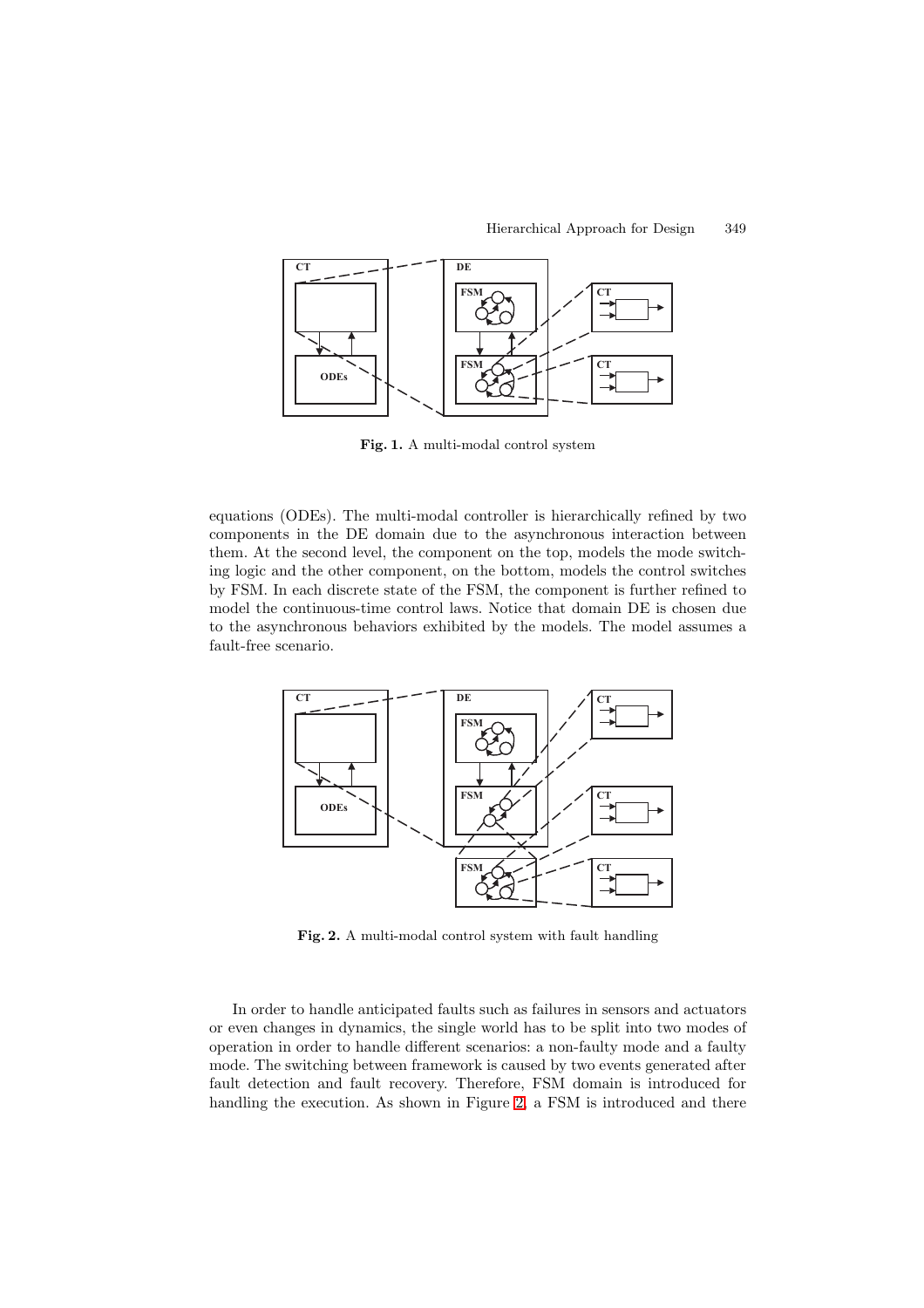<span id="page-6-0"></span>are two discrete states representing the two modes. In the non-faulty mode, the component is refined by a FSM for modeling control switches, and then further refined by continuous-time control laws. While in the fault mode, the component is refined by a continuous-time controller for handling the anticipated fault.

In order to to reconcile different world views, we propose a hierarchical architecture for the control of multi-vehicle multi-modal systems. It is shown in 3. On the lowest level, the dynamics of the vehicles are combined and modeled by ODEs and the composite components represent the controllers for the vehicles. Consider the hierarchy inside the controller for vehicle 1. At each level of hierarchy, there is a non-fault mode and fault modes. The operation of the nonfault mode assumes that no fault happened in the lower level. The transitions among modes are governed by FSM. Then, the component of each discrete state of FSM can further be refined by the control laws. DE is chosen for the domain to govern the asynchronous communications between levels. In DE domain, although the execution is asynchronous, there is still a globally consistent notion of clock. Similarly, one can construct more levels by further defining and refining the composite components.



**Fig. 3.** Proposed hierarchical architecture for multi-vehicle multi-modal systems

## **3Design of Multi-vehicle Multi-modal System Components**

Ahierarchical architecture for multi-vehicle multi-modal systems has been proposed in the previous section. In this section, the components with which the system is composed are presented. The task assigned to the system is decomposed and then executed by the components, according to the system architecture. Each component has to be designed so that it provides a guarantee on its performance under certain assumptions. Consequently the truth-claims of the whole system can be inferred. Formal methods for the synthesis and verification of the components are presented.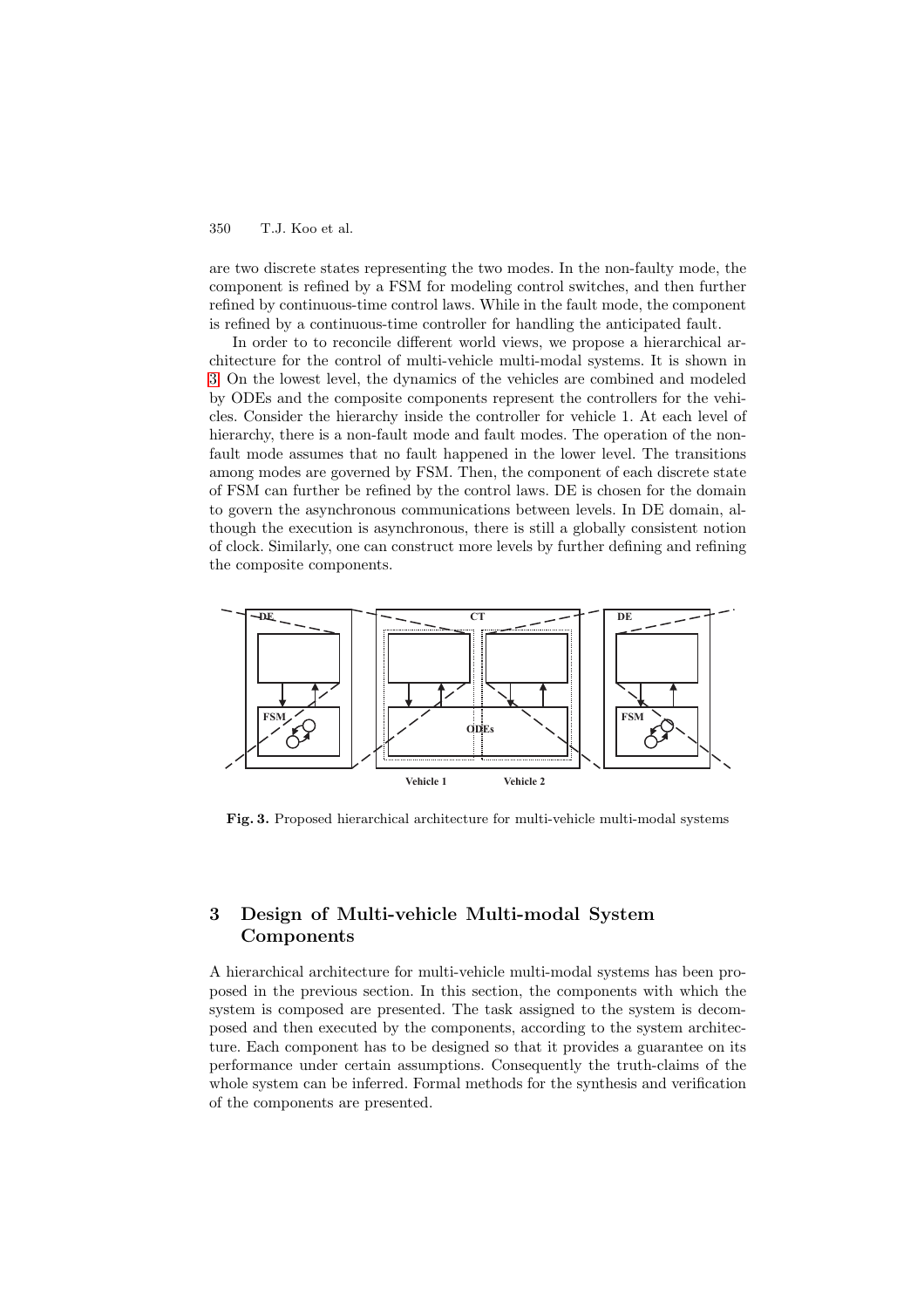<span id="page-7-0"></span>Reconsider that a task for a group of autonomous vehicles is to keep flying in a prespecified formation. In the group, one vehicle is assigned to be the leader of the group. The leader is responsible for making decisions on the route and formation pattern for the group. In a bigger picture, leaders from different groups can exchange information and negotiate with other group leaders via a global communication network to perform a mission collectively, for example a pursuitevasion game [\[32,33\]](#page-16-0). Among group members, assume that there exits a local communication network for distributing information for performing the task.

According to the mission along with the information and assumptions made about current environment, the leader has to compute the best possible route and formation for the group with the maneuverability of the vehicles taken into consideration. The set of maneuvers by which a vehicle can perform depends on the available controllers being designed and coded in the embedded software.

As in most of the designs of large-scale systems for autonomous vehicle control, the task is decomposed into four subtasks which are responsible for the control of the vehicle, control mode switching, maneuver sequence generation and route selection. Furthermore, possible faults in each subtask due to the violation of the underlying assumptions of the design and the corresponding fault-handling procedures are presented.

#### **3.1 Control Law Synthesis**

Modern control design methodologies [\[15,16\]](#page-15-0) have enable the synthesis of robust and high-performance control systems. Consider each vehicle dynamics modeled by differential equations of the form

$$
\dot{x}(t) = f(x(t)) + g(x(t))u(t), \quad x(t_0) = x_0, \quad t \ge t_0
$$
\n(3.1)

where  $x \in \mathbb{R}^n$ ,  $u \in \mathbb{R}^p$ ,  $f(x): \mathbb{R}^n \to \mathbb{R}^n$  and  $g(x): \mathbb{R}^n \to \mathbb{R}^n \times \mathbb{R}^p$ . The system is assumed to be as smooth as needed. The controllers are synthesized with a given set of performance specifications and design criteria with assumptions on the vehicle dynamics, sensor and actuator models which describe sensor noise, actuator dynamics and anticipated structured disturbance. Therefore, the validity of the claim about the control system, at a higher-level, depends on the validity of the assumptions made on the vehicle dynamics, sensor, and actuator models at a lower-level. However, in the presence of sensor and actuator faults or unanticipated disturbance, in order to keep the vehicle in safe operating condition, least restrictive control is introduced in [\[17\]](#page-15-0) by keeping the vehicle states within the flight envelope so that no catastrophic consequences can happen. The controllers guarantee the safe operation of the vehicle under multiple anticipated fault scenarios. In each scenario, game theoretic approach is used to synthesize the so-called least restrictive control laws, and the maximal safe set for keeping the vehicle state safe is obtained by solving the corresponding Hamilton-Jacobi equation. The Hamilton-Jacobi equation is a partial differential equation of the form

$$
\frac{\partial J}{\partial t}(x,t) = -H^*(x, \frac{\partial J}{\partial x}(x,t))\tag{3.2}
$$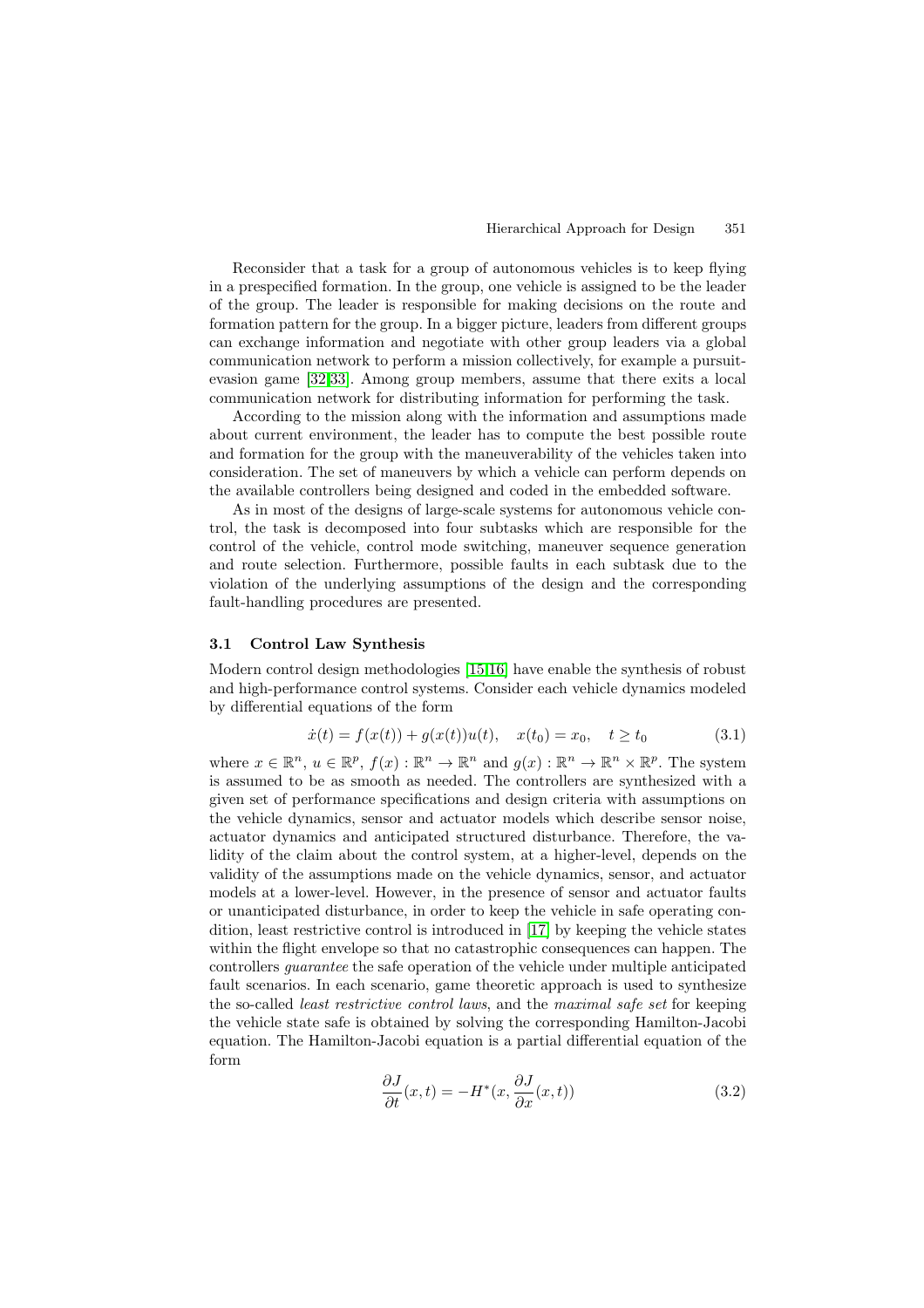where  $H^*$  is the so-called Hamiltonian determined from the appropriate sets and the game between the controllable and uncontrollable actions. Acomputational tool is designed by [\[18\]](#page-15-0) for computing the reachable set based on a level set technique developed by [\[19\]](#page-15-0), which computes the viscosity solution to the Hamilton-Jacobi equation, ensuring that discontinuities are preserved.

### **3.2 Control Mode Switching Synthesis**

Given a specific set of controllers of satisfactory performance, a variety of highlevel tasks can be accomplished by appropriately switching between low-level controllers. Here, we define a control mode as the operation of the system under a controller that is guaranteed to track a certain class of output trajectories. Formally, we have:

A control mode, labeled by  $q_i$  where  $i \in \{1, \ldots, N\}$ , is the operation of the nonlinear system  $(3.1)$  under a closed-loop feedback controller of the form

$$
u(t) = k_i(x(t), r_i(t))
$$
\n
$$
(3.3)
$$

associated with an output  $y_i(t) = h_i(x(t))$  such that  $y_i(t)$  shall track  $r_i(t)$  where  $y_i(t), r_i(t) \in \mathbb{R}^{m_i}, h_i : \mathbb{R}^n \to \mathbb{R}^{m_i}, k_i : \mathbb{R}^n \times \mathbb{R}^{m_i} \to \mathbb{R}^p$  for each  $i \in \{1, ..., N\}.$ We assume that  $r_i \in \mathcal{R}_i$ , the class of output trajectories associated with the control mode  $q_i$ , when the initial condition of the system  $(3.1)$  starts in the set  $S_i(r_i) \subseteq X_i$ , output tracking is guaranteed and the state satisfies a set of state constraints  $X_i \subseteq \mathbb{R}^n$ .

Consider a reachability task as reaching a desired final control mode from an initial control mode. For this reachability task, [\[20\]](#page-15-0) has derived a formal method for the synthesis of control mode graph. Therefore, if there exists at least one path between an initial control mode to a desired final control mode on the control mode graph, the reachability problem is solvable with a finite number of switching of control modes and, furthermore, the switching conditions can be derived. Switching of controllers [\[17\]](#page-15-0) with multiple objectives can also be formulated within the same framework, and the partial orders on objectives can be used to bias the search for feasible solutions. The approach consists of extracting a finite graph which refines the original collections of control modes, but is consistent with the physical system. Thus, proof of "control mode switching problem is solvable" is conducted in the semantics of directed graphs. Computational tools based on hybrid system theory have been developed for computing exactly, or approximately reachable sets [\[17,21,22](#page-15-0)[,23,24\]](#page-16-0) for solving the reachability problem.

However, the design is valid under the free-space assumption in the proximity of the vehicle. Failure in sensing the rapid unanticipated changes in the environment may lead to the vehicle colliding with the environment. Since avoiding obstacles can be formulated as a reachability problem, obstacle avoidance algorithms should be designed to reuse the existing low-level controllers.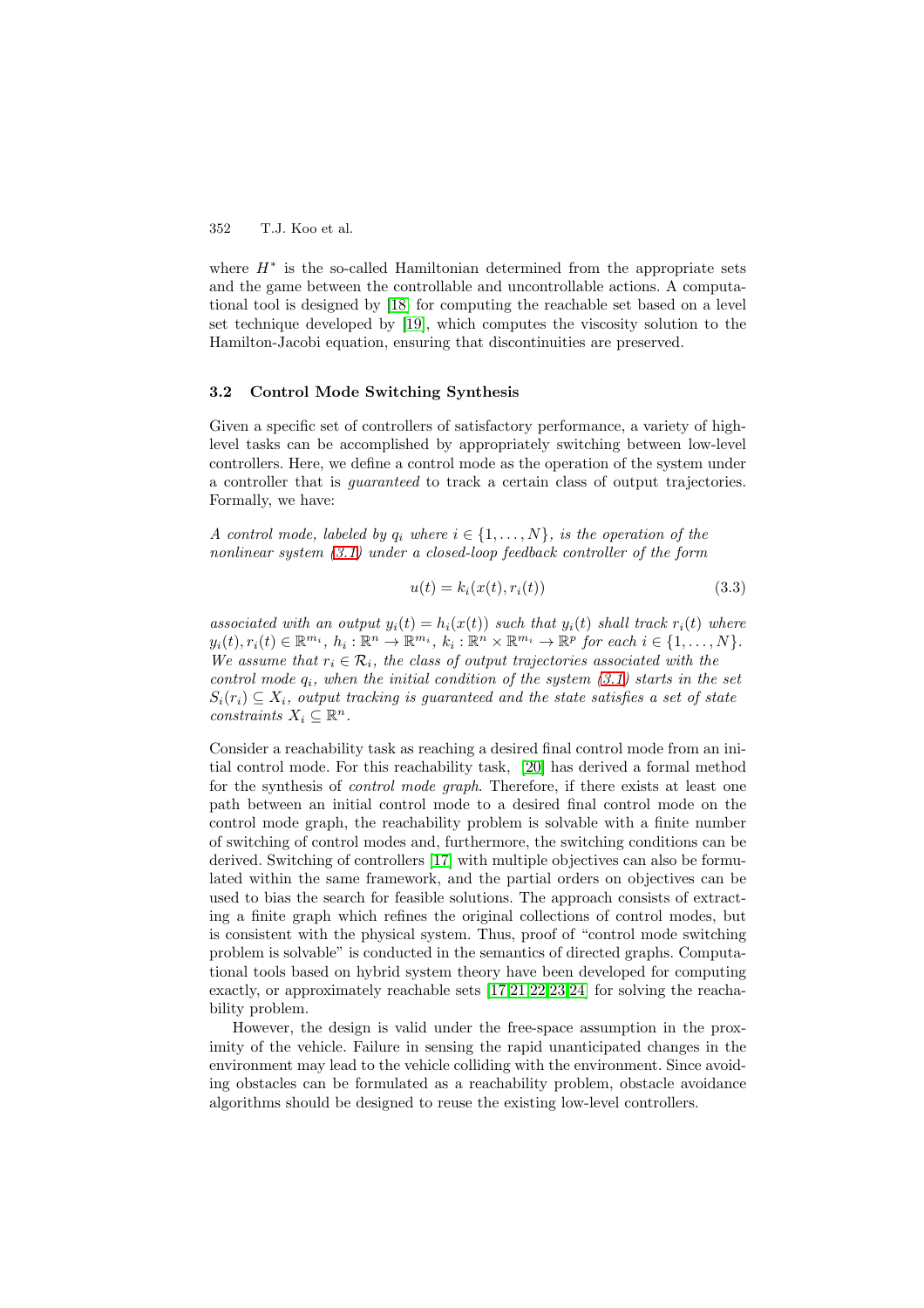#### <span id="page-9-0"></span>**3.3 Maneuver Sequence Synthesis**

With the availability of a local communication network, vehicles can communicate with each other to perform tasks together. Reconsider the problem of formation. As shown in [\[25\]](#page-16-0), with consideration on different levels of centralization for formation, one can determine differential geometric conditions that guarantee formation feasibility given the individual vehicle kinematics. Information requirements for keeping a formation while maintaining mesh stability, i.e. any transient errors dampen out as they travel away from the source of errors within the formation, has been studied in [\[26\]](#page-16-0).

While there is a communication failure within the network, the group vehicles may not be able to maintain *minimum separation* with each other. Any conflict resolution algorithm must use available, probably local, information to generate maneuvers that resolve conflicts as they are predicted. In [\[27\]](#page-16-0), given a set of flight modes which are defined as an abstraction of the control modes by considering the kinematic motion of the closed-loop system, the conflict resolution could synthesize the parameters of the maneuver, *i.e.* a sequence of flight modes, and the condition for switching between them. The result would be a maneuver that is proven to be safe within the limits of the model used. The algorithm is based on game-theoretic methods and optimal control. The solution is obtained by performing a hybrid game that is a multi-player structure in which the players have both discrete and continuous moves. Hybrid games have been classified with respect to the complexity of the laws that govern the evolution of the variables and with respect to the winning conditions for the players. This has been studied in the timed game [\[28,29\]](#page-16-0) for constant differential equations of the form  $\dot{x} = c$ , the rectangular games [\[30,31\]](#page-16-0) for rectangular differential inclusions of the form  $c_i \leq \dot{x}_i \leq d_i$  for  $i \in \{1, \ldots, n\}$ , and the nonlinear hybrid games [\[27\]](#page-16-0) for nonlinear differential equations with inputs.

Regardless of the availability of communication, the formations and the maneuvers should be generated with the consideration of anticipated, static obstacles in the environments.

#### **3.4 Routing Sequence Verification**

Given a discretized map which can be represented as a directed graph under the assumption made on its maneuverability, the existence of a route for going from an initial node to a desired final node can be verified by using discrete reachability computation. This is important for performing tasks such as pursuitevasion games [\[32,33\]](#page-16-0) over graphs. Again, the validity of the claim depends upon the compiled ideal-typical behavior at the lowest-level.

### **4 Embedded Software Design**

Given a system architecture and the components for composing the system, the high-level truth-claims rely heavily on the ideal-typical behaviors of the lower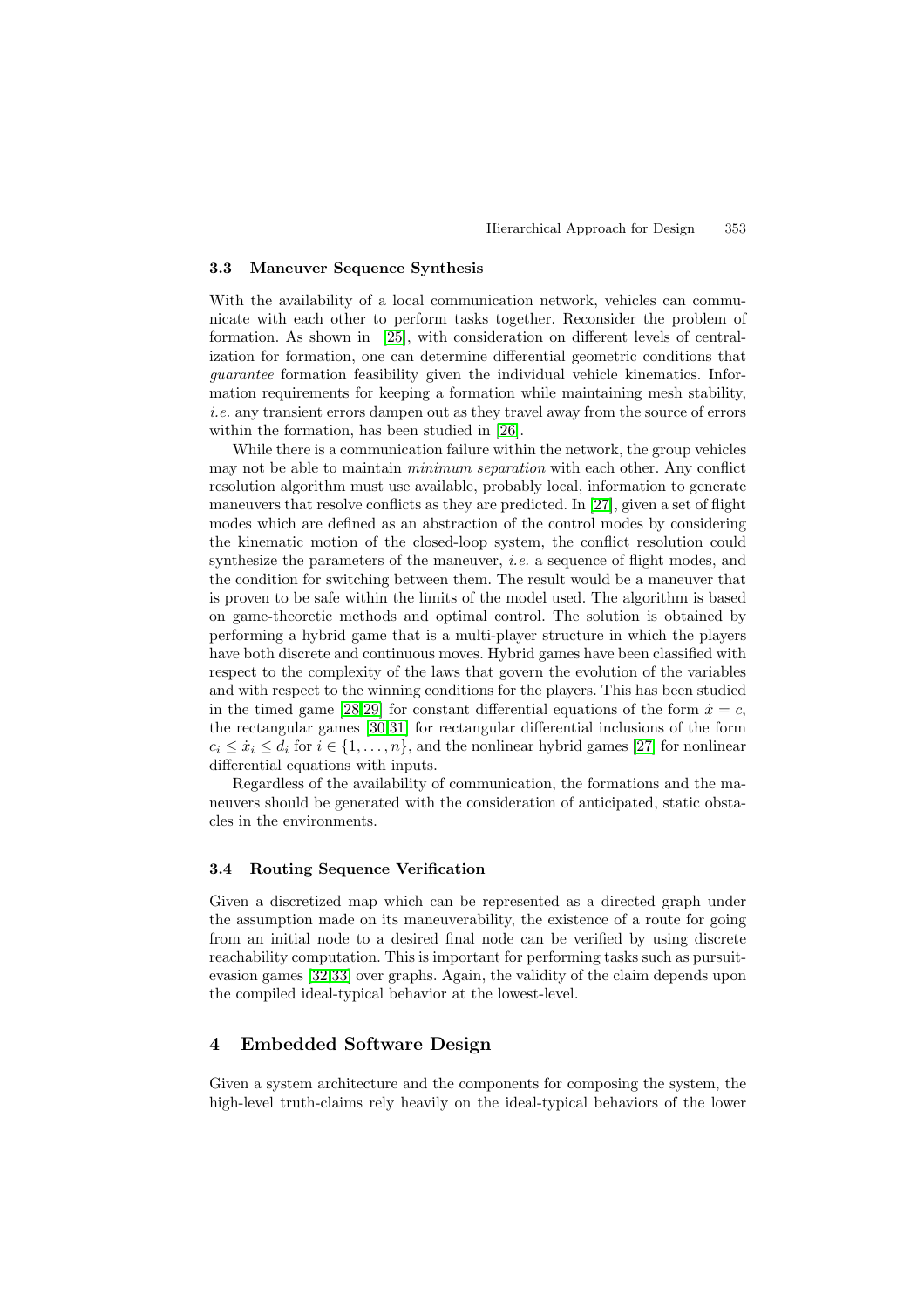levels. For this reason the correct execution of the control laws at the lowest-level must be enforced to avoid any catastrophic consequences from occurring. In this section we discuss the embedded software that is close to the environment under control.

Control laws are decomposed and translated into sets of periodic computational tasks in order to be implemented in embedded software. Along with functionality specifications, timing specifications are also given for the execution of the tasks in order to ensure that the implementation is consistent with the design. There are precedence relations not only defined among computational tasks but also specified for the logical ordering of event executions: sensing, control, and actuation.

In such an embedded system, processors, memory, inputs/outputs  $(I/O)$ , sensors, and actuators are considered hardware components. We assume that the hardware components and some software components, such as the operating system (OS) and I/O drivers are given and are not parts of the design. Hence, the embedded software that is referred to here is made up of software components which are supported by the services provided by the OS. Therefore, the embedded software layer must work within the timing and scheduling framework of the underlying OS.

Another given in the system is that the basic design for an embedded controller includes a reliance on I/O and I/O rates in order to run any computational tasks. The system as a whole is then assumed to be driven by various local clocks and data processes that may occur at differing rates. Hardware components, such as sensors and actuators, exchange data with the embedded software via the I/O handled by the OS.

Operating systems, including real-time operating systems (RTOS), are designed under the same basic assumptions made in timesharing systems, where tasks are considered as unknown asynchronous activities activated at random instants. Except for the priority, no other parameters are provided to the system. The problem of scheduling a set of independent and preemptable periodic tasks has been solved under fixed and dynamic priority assignments [\[34\]](#page-16-0), using the Rate-Monotonic algorithm and Earliest Deadline First algorithm. Given the precedence constraints and the Worst Case Execution Time (WCET), an efficient solution is provided by [\[35\]](#page-16-0) for classes of the static scheduling problem. However, in order to implement the embedded software correctly, domain expertise is required for solving the scheduling problems on these heterogeneous computing platforms.

In the following, we discuss an embedded software example where the above configuration is utilized, and where the expected timing and ordering issues arise. We then continue and suggest adding a middle layer to the embedded software setup that eliminates these problems with, and dependencies on, any particular operating system. Consider a typical system configuration of a flight control system as depicted in Figure [4.](#page-11-0) This is motivated by our design experience on the development of embedded software for our helicopter-based unmanned aerial vehicles developed at the University of California, Berkeley. In the sys-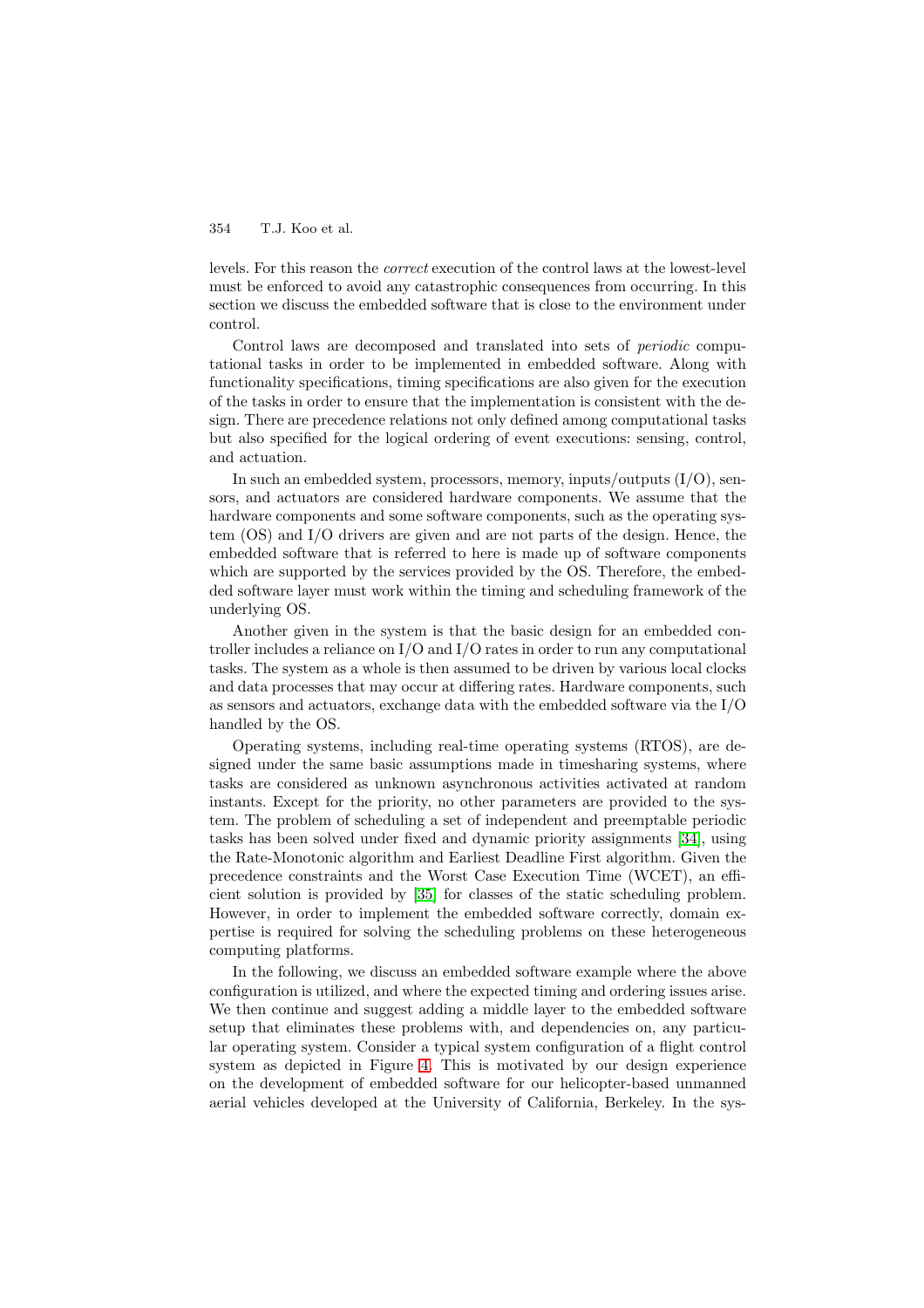<span id="page-11-0"></span>

**Fig. 4.** Current configuration of system components is illustrated in Component Diagram. Communication between components via asynchronous and synchronous methods are shown. Notice that the software components are highlighted by grouping them together.

tem, there are hardware and software components running concurrently. Notice that the sensors, namely the Inertial Navigation System (INS) and the Global Positioning System (GPS), push the data asynchronously to separate software components. Because the INS and GPS each have their own internal clock, it is difficult to predict the times at which each of these two software processes will execute. Not only do these components have their own clocks, but they also must run at disparate rates as dictated by the design: the GPS at 5Hz, the INS at 100Hz, and the Servos at 50Hz. The rate of the Servos dictates that the control laws have to be applied at the same rate. The combination of the differing rates and the inherent variations of the clock edges creates random lags in the overall system. Furthermore, the execution of most of the software components relies on the timing of other software components. For example, the Data Processing task waits until it is triggered with data sent from the INS Handler, and the Controller waits until it is triggered by the Data Processing task. Due to the distinct clocks and rates of different software components, the interdependency of components allows for drastic uncertainty of the deadlines for each task. Consider that the Rate-Monotonic scheduling scheme is used for assigning priorities among tasks. Since the scheduling scheme does not take into account these dependencies between tasks, no guarantee can be made on the execution of the software components. Consequently, jitter may occur and it affects the regularity in time for computing the control results.

In order to mitigate these undesirable conditions with which the embedded software must work, we suggest reorganizing the system to include a middle layer of software, middleware, that establishes a time-triggered architecture. The middleware should provide a suitable level of abstraction for specifying functionality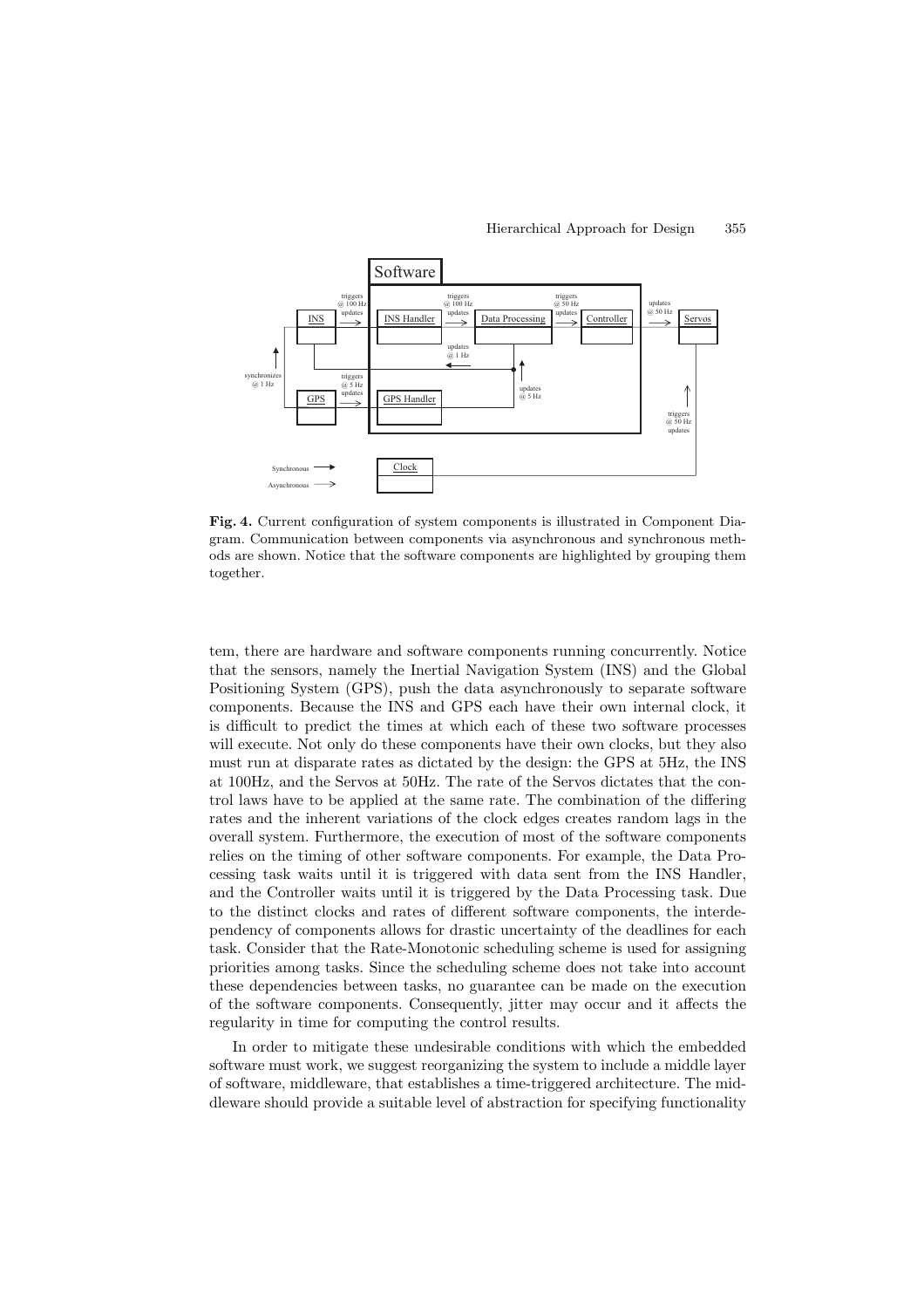<span id="page-12-0"></span>and timing requirements of periodic tasks and ensure the correct execution of the tasks in the lower level provided that the scheduling problem is feasible to be solved. Next, in order to eradicate the problem of RTOS scheduling,

Amiddleware, named Giotto, is being developed by [\[14\]](#page-15-0) in order to provide a time-triggered software abstraction for the execution of the embedded control software to meet hard real-time deadlines. Giotto, like other middlewares, is designed to provide the isolation between the embedded control software and the underlying computing platforms. In the example, the embedded control software refers to the software components, the Data Processing and the Controller. Hence, the scheduling of processing recourses and I/O handling is handled by the middleware. This modeling language is entirely time-triggered, and does not allow for any event triggered occurrences.



**Fig. 5.** The time line for the invocation of tasks in Giotto.

However, several changes are necessary to implement on the embedded system in order to allow for the usage of the time-triggered middleware. The most drastic change is that the entire system must now be comprised of synchronous elements in both the hardware and the software. For this effect, we propose two main changes in the hardware configuration. First, several local clocks in different components have to be collapsed into one global clock to avoid any phase differences. Second, due to the fact that the sensors are the basis of the current event driven paradigm, the sensors have to be reconfigured into a pull configuration so that the sensors would be synchronously queried for data by the software components. These two changes would translate the hardware system from an event-driven domain into a time-triggered one.

The software components must be slightly modified to fit into the Giotto language semantics. Since the embedded software is originally made up of periodic tasks that run concurrently and have desired end times associated with them, fitting the system into the framework of Giotto is relatively intuitive. The only complication with this change in the software specifications is the introduction of an increased, though bounded, delay. This delay is a function of the time-triggered paradigm. Instead of acting on data immediately, as in the eventdriven scenario, a time-triggered architecture acts on data at a set time and, in this way, introduces a stale data phenomenon. In order to curtail the added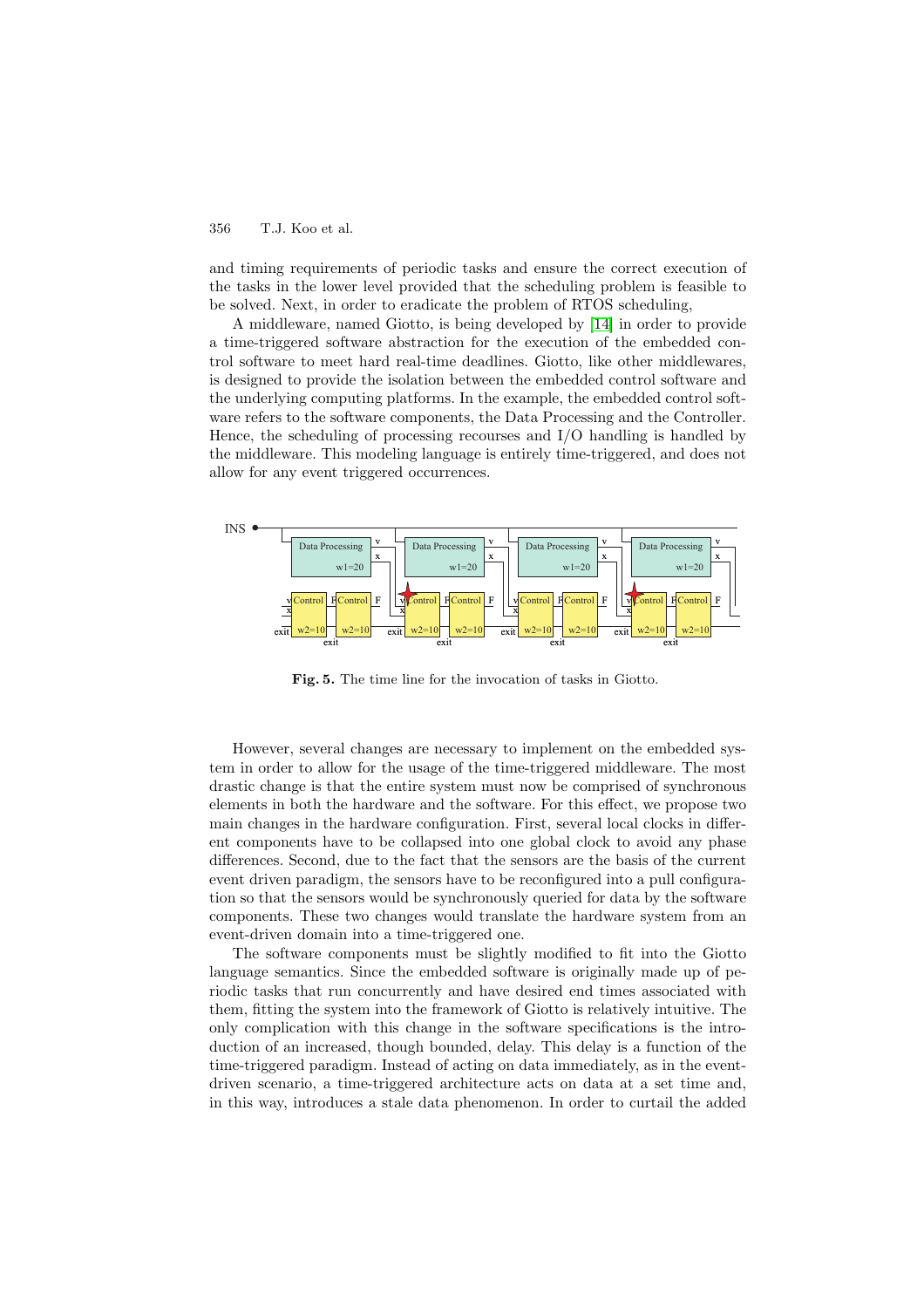<span id="page-13-0"></span>

**Fig. 6.** Proposed configuration of system components is illustrated in Component Diagram. Synchronous communication methods are used between components, except the clocks, for communication.

delay in our modified example, the deadline times for the control computation task are shortened. Since shortening the execution time allowed for a block necessarily bounds the delay to the length of the block, the designer can regulate the added delay in this manner. Figure [5](#page-12-0) displays the embedded software design under Giotto of the INS handler and the controller blocks. In order to bound the delay in data usage without computing the control more than is necessary, the control block deadline time is shortened but the control is only computed at the rate necessary (on the blocks marked with a star). In this manner, the software can be restructured to make use of the benefits of a time triggered middle layer with a minimum of added bounded delay.



**Fig. 7.** Proposed embedded system hierarchy for a single vehicle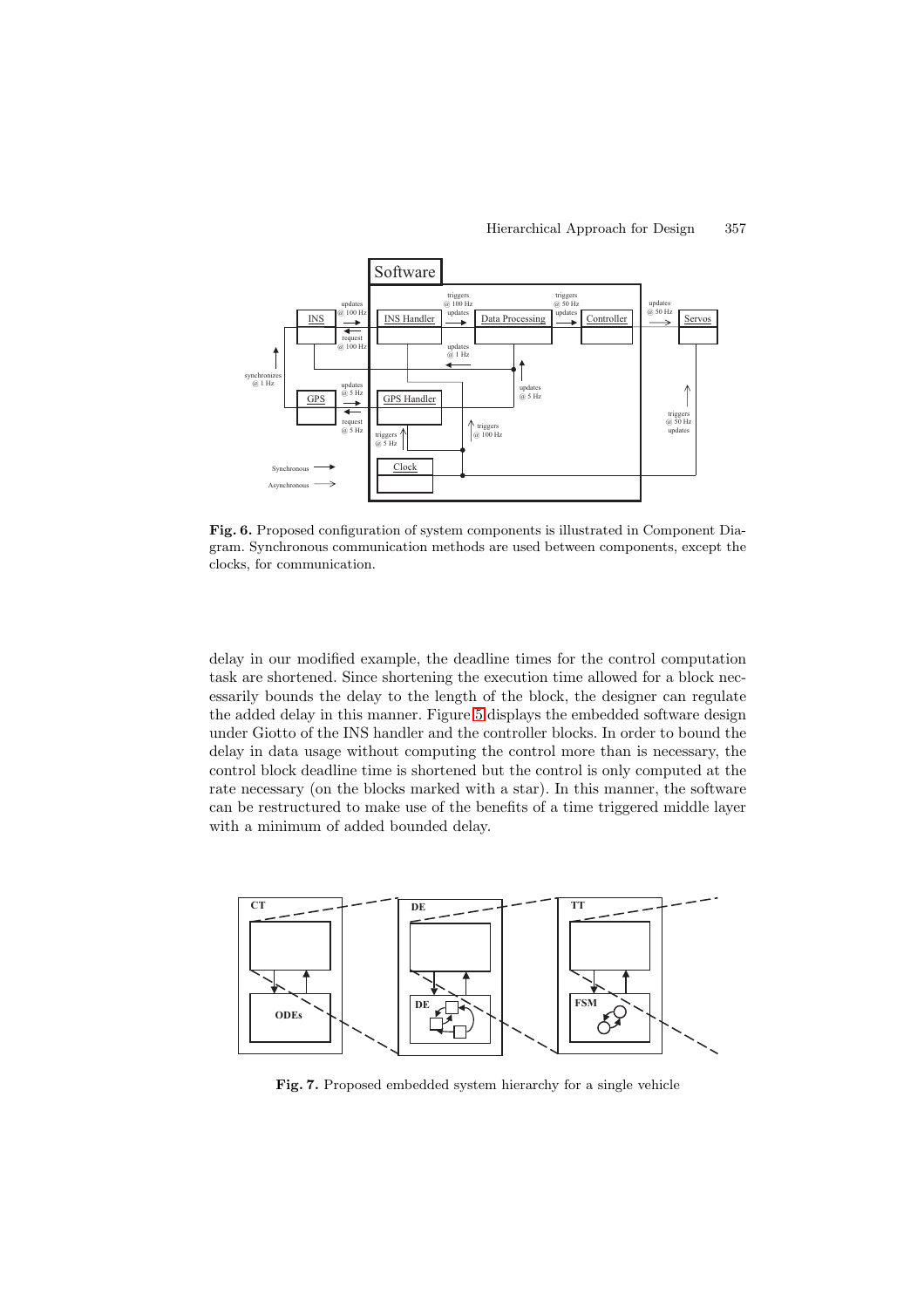<span id="page-14-0"></span>The resulting *synchronous* hybrid system as shown in Figure [6d](#page-13-0)oes have a predictable behavior and therefore is able to guarantee safety critical control performance. The drawback to this approach is that there is an increase in delay over the original unpredictable system. However, as long as the timing deadlines set are within the tolerances of the control design, the performance of the overall system can be guaranteed. Since Giotto also supports multi-modal behavior, the hierarchy of the system for a single vehicle can be further constructed and the idea of the design is depicted in Figure [7.](#page-13-0) The hardware and software components below the level of Giotto, labeled as TT domain, are represented by a single component in DE domain to model the asynchronous behaviors of the component.

## **5 Conclusion**

In this paper, we have considered the design problem of embedded software for multi-vehicle multi-modal systems. Ahierarchical architecture which promotes verification is presented for the construction of embedded systems. Hybrid control design techniques are an important design tool for rapid prototyping of system components for real-time embedded systems. Motivated by our design experience on the development of embedded software for our helicopter-based unmanned aerial vehicles which are composed of heterogeneous components, we believe that at the level closest to the environment under control, the embedded software needs to be time-triggered for guaranteed safety; at the higher levels, we advocate a asynchronous hybrid controller design. Current work focuses on the realization of the system for hardware-in-the-loop (HIL) simulation. This is especially challenging since it will demand the development of formal methodologies for the integration of multiple MOCs and for the analysis of the resultant hybrid system.

**Acknowledgments.** The authors would like to thank Benjamin Horowitz, Jie Liu, Xiaojun Liu, Hyunchul Shim, and Ron Tal for stimulating discussions and valuable comments. This work is supported by the DARPA SEC grant, F33615- 98-C-3614.

### **References**

- 1. P. Varaiya. Smart Cars on Smart Roads: Problems of Control, IEEE Transactions on Automatic Control, 38(2):195-207, February 1993.
- 2. C. Tomlin, G. Pappas, J. Lygeros, D. Godbole, and S. Sastry. Hybrid Control Models of Next Generation Air Traffic Management, Hybrid Systems IV, volume 1273 of Lecture Notes in Computer Science, pages 378-404, Springer Verlag, Berlin, Germany, 1997.
- 3. P. Varaiya. A Question About Hierarchical Systems, System Theory: Modeling, Analysis and Control, T. Djaferis and I. Schick (eds), Kluwer, 2000.
- 4. P. Caines, and Y. J. Wei, Hierarchical Hybrid Control Systems : A lattice theoretic formulation, IEEE Transactions on Automatic Control, 43(4), 1998.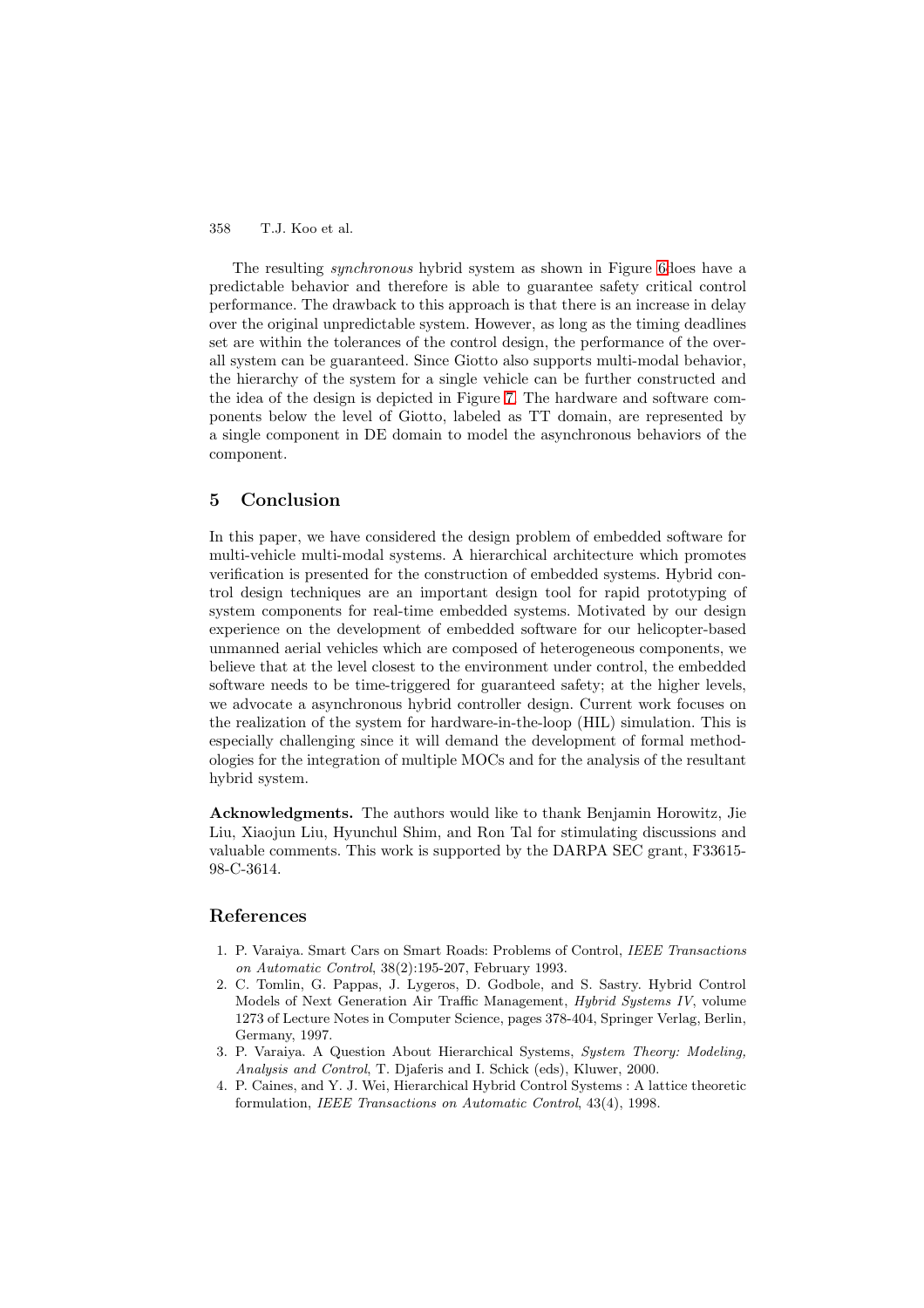- <span id="page-15-0"></span>5. G. J. Pappas, G. Lafferriere, and S. Sastry. Hierarchically Consistent Control Systems, IEEE Transactions on Automatic Control, 45(6):1144-1160, June 2000.
- 6. E. A. Lee and A. Sangiovanni-Vincentelli. A Framework for Comparing Models of Computation, IEEE Transactions on Computer-Aided Design of Integrated Circuits and Systems, 17(12):1217-1229, December 1998.
- 7. E. A. Lee. Overview of the Ptolemy Project, Technical Memorandum UCB/ERL, M01/11, University of California, Berkeley, March 2001.
- 8. G. Berry and G. Gonthier. The Esterel synchronous programming language: Design, semantics, implementation, *Science of Computer Programming*,  $19(2):87-152$ , 1992.
- 9. A. Benveniste and P. Le Guernic. Hybrid Dynamical Systems Theory and the SIGNAL Language, IEEE Transactions on Automatic Control 35(5):525-546, May 1990.
- 10. P. Caspi, D. Pilaud, N. Halbwachs, and J. A. Plaice. LUSTRE: A Declarative Language for Programming Synchronous Systems, Conference Record of the 14th Annual ACM Symp. on Principles of Programming Languages, Munich, Germany, January 1987.
- 11. F. Maraninchi. The Argos Language: Graphical Representation of Automata and Description of Reactive Systems, in Proceedings of the IEEE Workshop on Visual Languages, Kobe, Japan, October 1991.
- 12. J. Liu, X. Liu, T. J. Koo, B. Sinopoli, S. S. Sastry, and E. A. Lee. Hierarchical Hybrid System Simulation. In *Proceedings of the 38th Conference on Decision and* Control, Phoenix, Arizona. December 1999.
- 13. H. Kopetz. The Time-Triggered Architecture, in *Proceedings of the First Interna*tional Symposium on Object-Oriented Real-Time Distributed Computing, Kyoto, Japan, April 1998.
- 14. T.A. Henzinger, B. Horowitz, and C. M. Kirsch. Embedded Control Systems Development with Giotto, in Proceedings of LCTES 2001, Snowbird, Utach, June 2001.
- 15. A. Isidori. Nonlinear Control Systems, Springer-Verlag, New York, 1995.
- 16. S. S. Sastry. Nonlinear Systems: Analysis, Stability, and Control, Springer-Verlag, New York, 1999.
- 17. J. Lygeros, C. Tomlin, and S. Sastry. Controllers for Reachability Specifications for Hybrid Systems, Automatica, Volume 35, Number 3, March 1999.
- 18. I. Mitchell, and C. Tomlin. Level Set Methods for Computation in Hybrid Systems, Hybrid Systems: Computation and Control, Lecture Notes in Computer Science, Springer Verlag, 2000.
- 19. S. Osher, and J. A. Sethian. Fronts Propagating with Curvature-dependent Speed: Algorithms based on Hamilton-Jacobi Formulations, J. Computat. Phys., vol. 79, pages 12-49, 1988.
- 20. T. J. Koo, G. Pappas, and S.Sastry. Mode Switching Synthesis for Reachability Specifications, Hybrid Systems: Computation and Control, Lecture Notes in Computer Science, Springer Verlag, 2001.
- 21. G. Lafferriere, G.J. Pappas, S. Yovine. Reachability Computation for Linear Hybrid Systems, In Proceedings of the 14th IFAC World Congress, volume E, pages 7-12, Beijing, 1999.
- 22. E. Asarin, O. Bournez, T. Dang, O. Maler, and A. Pnueli, Effective Synthesis of Switching Controllers for Linear Systems, Proceedings of the IEEE, 88(2):1011- 1025.